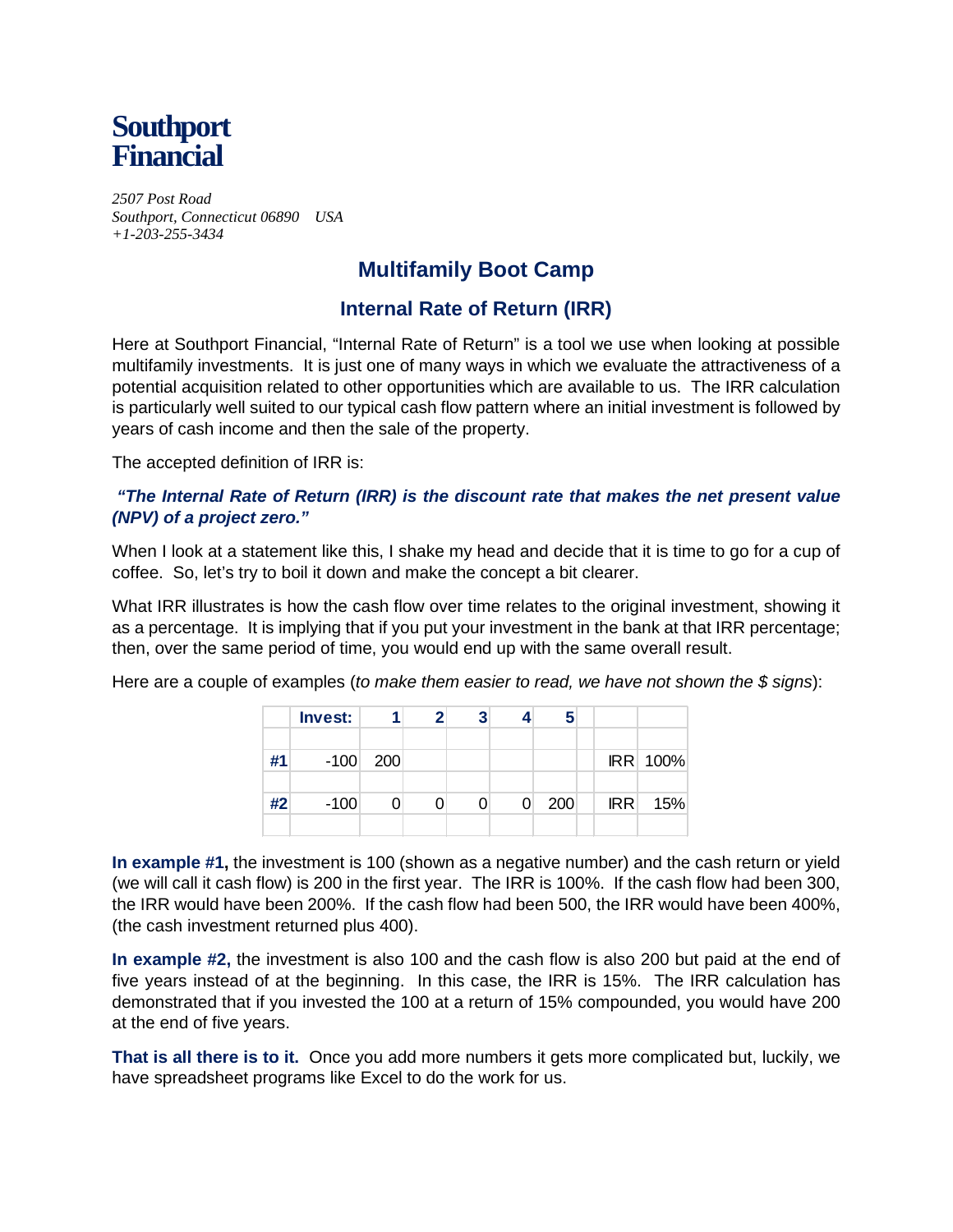But there are some **potential problems** with the IRR calculation. If the investment is not just in the first year, or if some of the years show losses, or if the cash flows are proportionately large in the first few years, then the IRR calculation may not work or may not be valid. The problem is that, as the IRR formula calculates and interpolates a series of investments and returns, it assumes the interim cash flows are reinvested or compounded at the IRR itself.

If the acquisition being evaluated has a high IRR, the calculation is assuming that the cash flow each year is being reinvested at that same high yield. For instance, assume an investment of \$1,000,000 returning \$150,000 or 15% each year. The calculation will assume that each \$150,000 will be invested at the same 15% rate (or higher) when the investor might actually be putting that cash in the bank at a relatively low rate of interest.

The answer to this is to use what is called the **"Modified Internal Rate of Return" (MIRR),** which corrects the IRR calculation for the above deficiencies. Here are another two examples:

|    | <b>Invest:</b> |    | 2  | 3  | 4  | 5   |             |            |     |                            |  |  |  |
|----|----------------|----|----|----|----|-----|-------------|------------|-----|----------------------------|--|--|--|
|    |                |    |    |    |    |     |             |            |     |                            |  |  |  |
| #3 | $-100$         | 15 | 17 | 20 | 23 | 125 |             | <b>IRR</b> | 19% |                            |  |  |  |
|    |                |    |    |    |    |     | <b>MIRR</b> |            | 15% |                            |  |  |  |
|    |                |    |    |    |    |     |             |            |     |                            |  |  |  |
| #4 | $-100$         | 40 | 40 | 40 | 40 | 40  |             | <b>IRR</b> | 29% | assumes reinvesting at 29% |  |  |  |
|    |                |    |    |    |    |     | <b>MIRR</b> |            | 18% | assumes reinvesting at 6%  |  |  |  |
|    |                |    |    |    |    |     |             |            |     |                            |  |  |  |

**In example #3**, the investment is 100 and the cash flow is 15% compounded each year (100 times 1.15, and that result multiplied by 1.15 and so on for each year.) Repayment of the 100 invested is in year five. As in the three other examples, the investment is 100 and the cash flow is 200. Each example shows a different cash flow pattern.

The IRR of this investment and cash flow stream is 15%. This must be true because we reinvested or compounded the cash returns at 15% in the example. Try it for yourself. Surprisingly, the IRR calculation (using Excel or any other calculator) is showing 19%, obviously not correct and indicating that the calculation is reinvesting the annual cash flow at 19% instead of 15%.

The modified IRR calculation (MIRR) shows the correct IRR of 15%.

**In example #4**, the investment is again 100 and the cash flow returns are 40 each year, again totaling 200. In this case, the annual cash flows are large compared to the investment and the IRR is much higher than the MIRR because it is reinvesting the cash flow at 29%, which is more than most investors would be able to achieve on a consistent basis. Using the MIRR formula, we can specify reinvestment of the cash flow at 6% and this results in an IRR of 18% which is likely more realistic.

In our day-to-day work at **Southport Financial**, we use internal rate of return as one of our most useful tools in evaluating potential property acquisitions. Although we usually use the initials IRR, often we are using the underlying modified IRR calculation.

**If you are interested in "looking under the hood," on the following pages, we show you how the underlying calculations work.**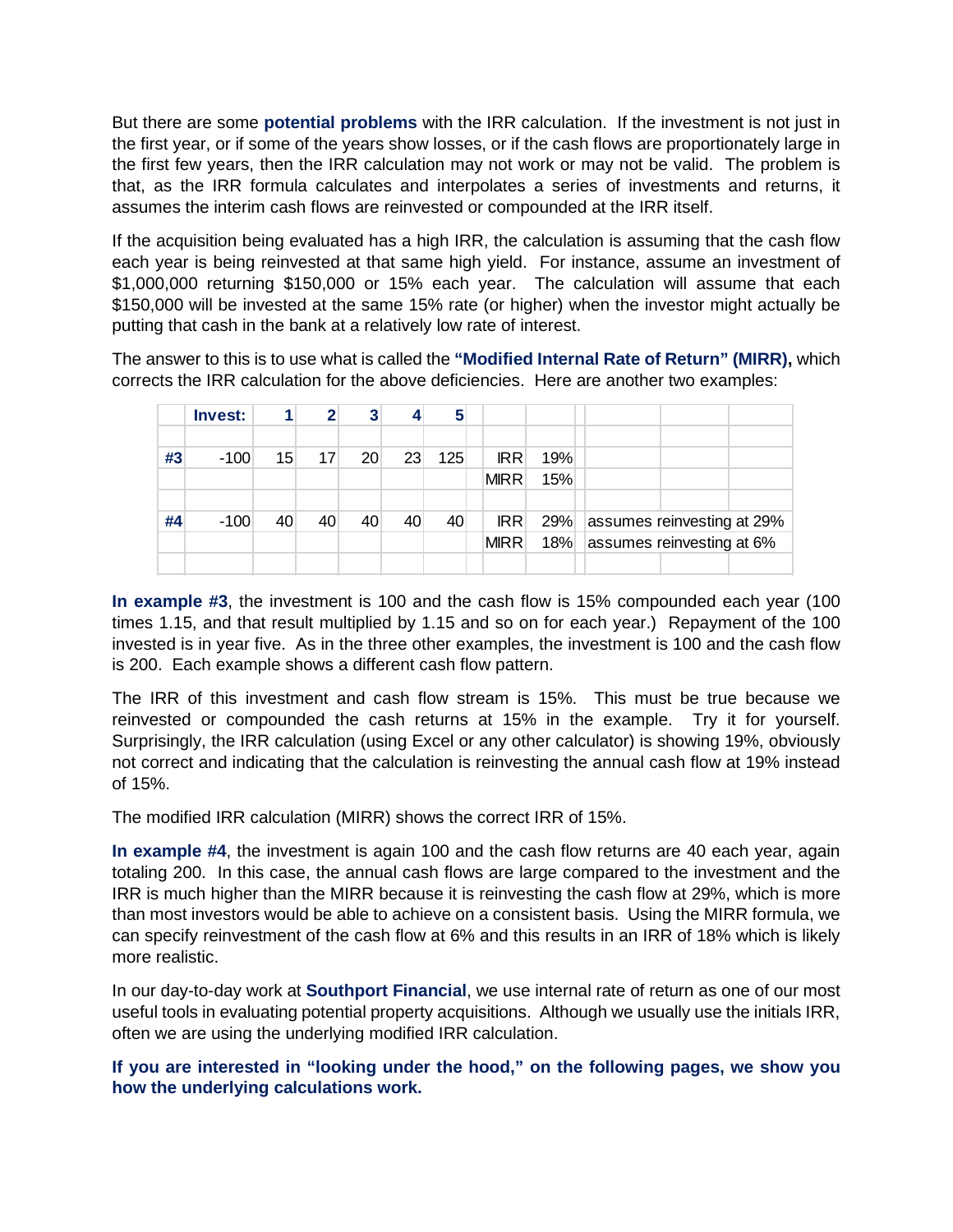#### **Under the Hood:**

We should begin by emphasizing that internal rate of return (IRR) is only used to evaluate and compare cash flows. As such, it is purely a financial tool and does not evaluate risk, feasibility, or other factors which go into making an investment decision.

On an earlier page, we gave the accepted definition of Internal Rate of Return (IRR):

# *"The Internal Rate of Return (IRR) is the discount rate that makes the net present value (NPV) of a project zero."*

Looking at the above definition, a "discount rate" is essentially the same as an "interest rate."

The definition specifies "net **present value**," so let's first discuss the terms "present value" and "future value."

Take for example, a choice between bank deposits. If you can deposit \$100.00 in a bank account for five years at 4% interest per year, and another banker at a similarly safe bank comes along and says that if you put the money in her bank, she will give you \$200.00 at the end of five years, which deposit would you make? Present value is the technique that helps you make this decision.

By making a few calculations, you find that investing \$100.00 at 15% interest compounded will give you a future value of \$200.00 at the end of five years. 15% interest is greater than the 4% compounded offered by the first banker so you should put your money in the second bank. The calculation you made is \$100.00 with 15% interest added each year (100 times 1.15, times 1.15, times 1.15, times 1.15, times 1.15 equals \$200.00).

The definition of present value is:

### *"the current value of a future sum of money or stream of cash flows given a specified rate of return."*

So, in the above example, the current value of receiving \$200.00 at the end of five years, given a specified rate of return of 15%, is its present value, in this case, \$100.00.

If we had chosen to put our money with the first banker at 4% per year, we would have only \$122.00 at the end of five years. Or. alternatively, the present value of receiving \$122.00 at the end of five years is \$100.00 if the interest rate or discount rate is 4%.

**Net present value (NPV)** means combining or **netting** the present values of the cash investments (negative) and cash returns (positive). The **net present value** to insert in the IRR definition at the top of the page is the combination of the present value of the investment plus the present value of the cash flow or flows.

In this case, the investment is at the beginning, so its present value is minus \$100.00 (-100). As we calculated above, the present value of \$200.00 at a discount (interest) rate of 15% is \$100.00 (100). The definition stated above will then read **"The internal rate of return of (15%) is the discount rate that makes the investment ( -100) + the discounted cash flow (100) = zero (0)."**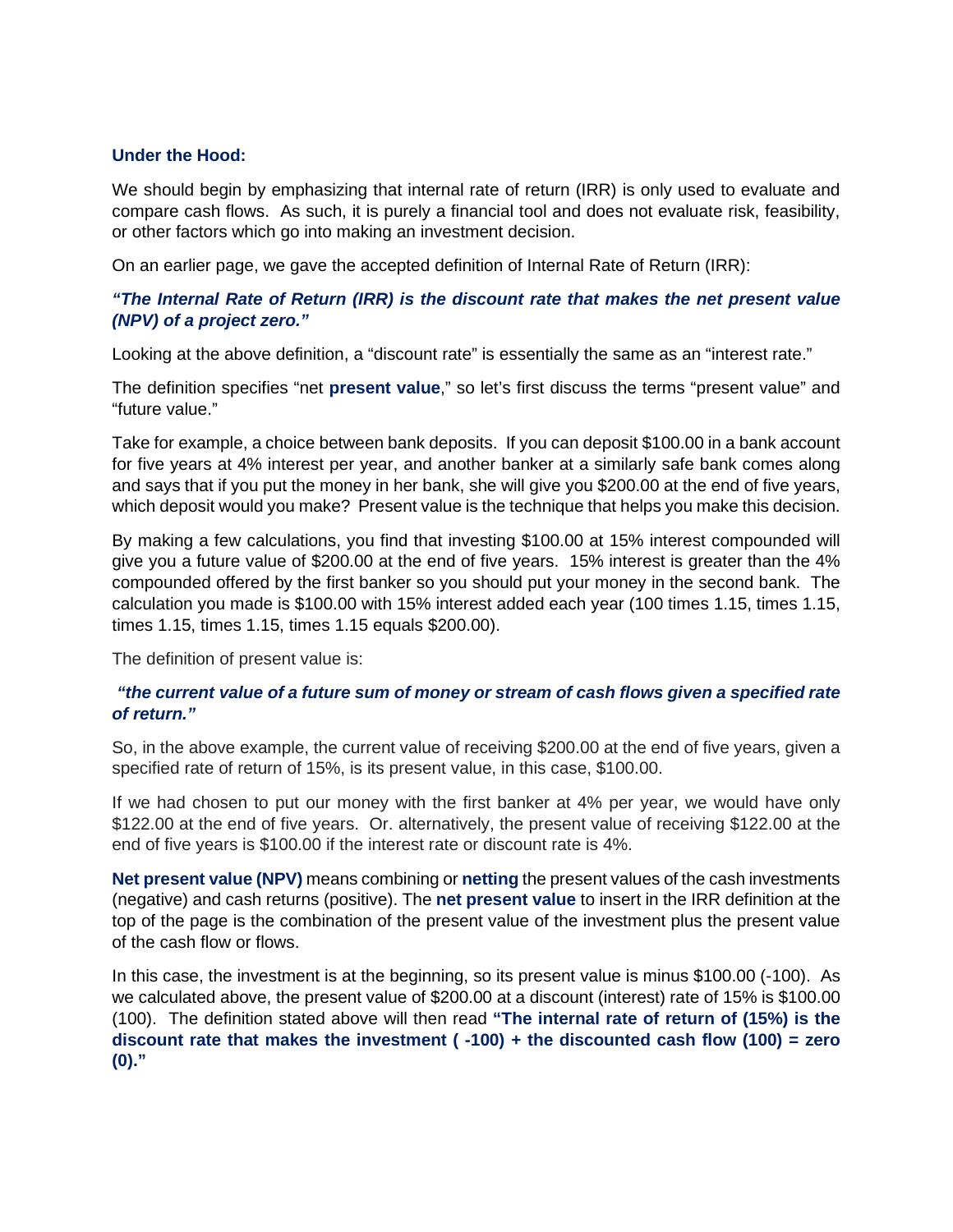Now, let's state the same definition of internal rate of return (IRR), but in mathematical language:

Where:  $CF<sub>0</sub>$  = Initial Investment / Ou  $CF_1, CF_2, CF_3 ... CF_n =$  Cash fl  $n =$  Each Period  $N =$  Holding Period  $NPV = Net Present Value$  $IRR = Internal Rate of Return$ 

$$
0 = NPV = \sum_{n=0}^{N} \frac{CF_n}{(1 + IRR)^n}
$$

Or, the same formula, expanded:

$$
0 = CF_0 + \frac{CF_1}{(1 + IRR)} + \frac{CF_2}{(1 + IRR)^2} + \frac{CF_3}{(1 + IRR)^3} + \ldots + \frac{CF_n}{(1 + IRR)^n}
$$

The Greek symbol Sigma means "to sum up" and indicates that the equation is to be summarized. Looks awesome doesn't it? The second equation is exactly the same as the first, but easier for a non-mathematician to follow. The term  $CF_0$  means the initial cash flow (the subscript  $_0$  indicates time). The terms  $CF_1$  or  $CF_2$  indicate the cash flows in year one and year two.

Using the example where the bank pays \$200.00 at the end of five years, the second equation reads:  $0 = CF_0 + CF_5 / (1 + IRR)^5$ .

Remember that a couple of pages ago, we calculated \$100 with 15% interest added each year (100 times 1.15, times 1.15, times 1.15, times 1.15, times 1.15 equals \$200.00). Where we show a number to its  $5<sup>th</sup>$  power (1+.15)<sup>5</sup> we are making the same type of calculation. 1.15 x 1.15 x 1.15, five times is 2. See the solution below:

 $0 = CF_0 + CF_5 / (1 + IRR)^5$  $0 = -100 + 200 / (1 + 0.15)^5$  $0 = -100 + 200 / 2$  $0 = -100 + 100$ 

 $0 = 0$ 

Accordingly, using mathematical language, we have calculated that an IRR of 15% is the discount rate that makes the net present value of this transaction  $= 0$ .

Because we are using an investment with just one cash flow at the end of five years, the calculation is quite simple. When we add many more cash flows in different periods and possible negative cash flows or further investments in later years, calculations become more difficult. And, to begin calculating, you must make an initial guess of an appropriate discount or interest rate, and then keep substituting rates in an iterative process, until the equation equals zero.

Before spreadsheets and computers made these calculations easy, analysts used charts like the ones below:

The first chart shows the future value of one dollar discounted for periods from one to five at discount (interest) rates ranging from 1% to 20%. It calculates  $(1+.15)^5$  as equal to 2.0114 (\$2.00), that is, the future value of \$1.00 at the end of five years at 15% interest.